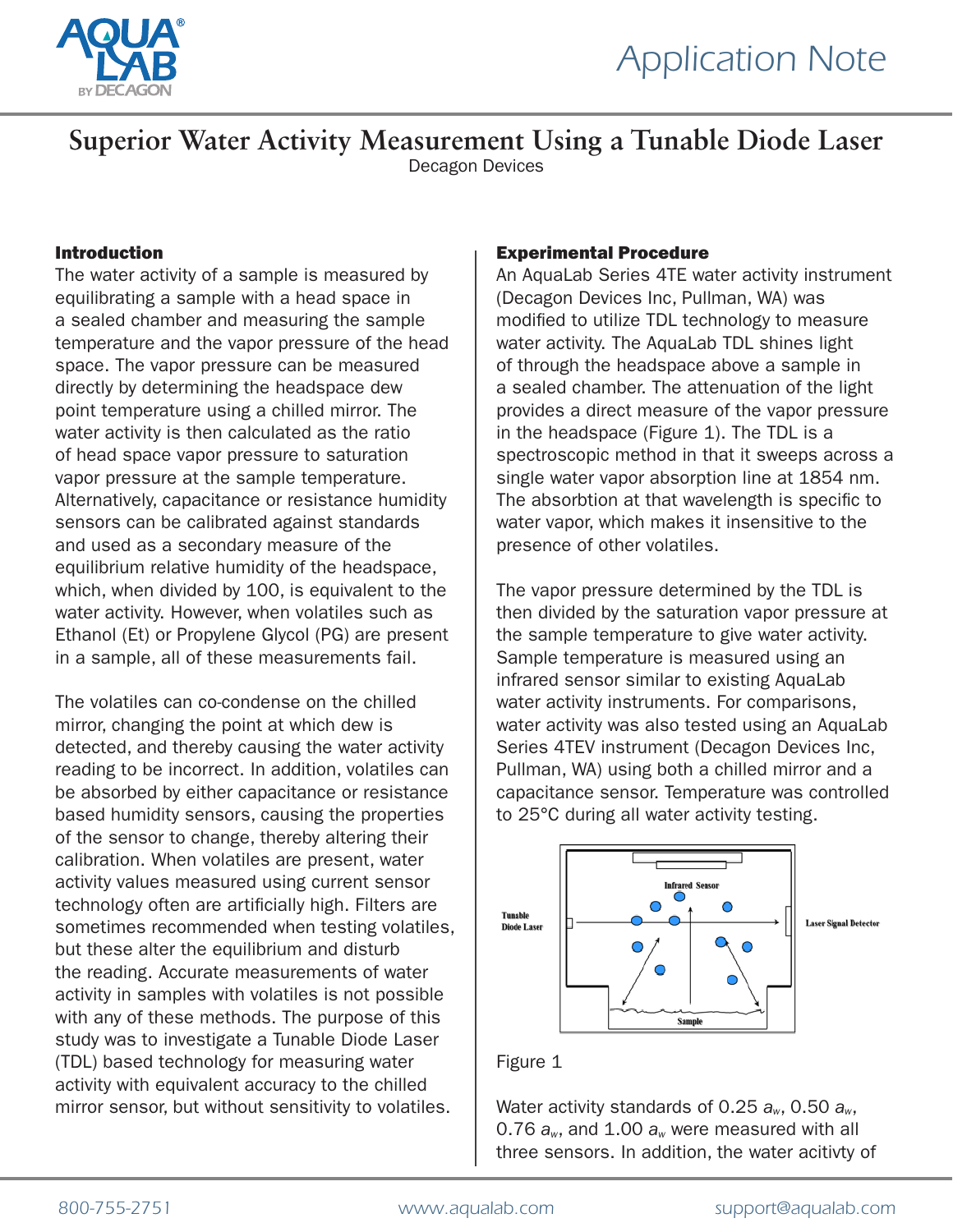



all four potentially problematic samples, including liquid smoke, pedicure cream, soy sauce, and vanilla extract, were measured with all three sensors. Finally, the water activity of solutions containing 5.0%, 25.0%, 50.0%, and 75.0% concentrations of Et in water were tested. All water activity tests were repeated four times and were performed on three replications for each sample. Results were averaged across all readings when available. Water activity readings that differed by more than 0.003 *aw* (the reported accuracy of the chilled mirror method) were considered to be significantly different.

## Testing Results

The TDL *aw* sensor performed better than the capacitance sensor in accuracy and precision on the *aw* standards, and was equivalent to or better than the chilled mirror sensor (Table 1). This would indicate that the TDL technology can be considered equal to the chilled mirror sensor in water activity testing performance. The chilled mirror water activity method is generally accepted as the fastest and most accurate way to measure water activity. The TDL method is similar in test time to chilled mirror, since the time determining step of both methods is vapor equilibrium of the sample to the headspace.

The TDL water activity sensor measured water activity values that were significantly lower than the chilled mirror for all of the volatile containing samples, indicating a lack of sensitivity by the TDL sensor (Table 2). The chilled mirror sensor is particularly sensitive to the Pedicure Shave Crème and the Soy Sauce, as evidenced by the high water activity values, but the TDL sensor was able to read both correctly with no issues. The capacitance sensor reported water activity values similar to the TDL sensor and followed the trend of being lower than the chilled mirror sensor for vinegar, pedicure cream, and soy sauce. However, for the vanilla extract, the capacitance sensor reported water activity values higher than even the chilled mirror sensor, while the TDL was significantly lower than both of the other sensors.

These results provide evidence that while the capacitance sensor can handle many samples with volatiles better than the chilled mirror sensor, even the capacitance sensor can be impacted by some products. The TDL however showed no such weakness.

Table 1. Water activity performance on salt standards for the TDL, chilled mirror, and capacitance water activity sensors.

| <b>Sensor</b> | $0.25$ aw |                | 0.5aw   |                | $0.76$ aw |                | $1.00$ aw |                |
|---------------|-----------|----------------|---------|----------------|-----------|----------------|-----------|----------------|
|               | Average   | <b>Std Dev</b> | Average | <b>Std Dev</b> | Average   | <b>Std Dev</b> | Average   | <b>Std Dev</b> |
| <b>TDL</b>    | 0.2490    | 0.0007         | 0.5017  | 0.0007         | 0.7611    | 0.0009         | 0.9999    | 0.0016         |
| Chilled       | 0.2519    | 0.0017         | 0.4906  | 0.0004         | 0.7580    | 0.0016         | 0.9961    | 0.0015         |
| Cap           | 0.2506    | 0.0053         | 0.5004  | 0.0115         | 0.7467    | 0.0105         | 0.9983    | 0.0011         |

*\* A difference >0.003 aw of average values from the actual value of the standard and a standard deviation > 0.001 aw are considered out of specification.*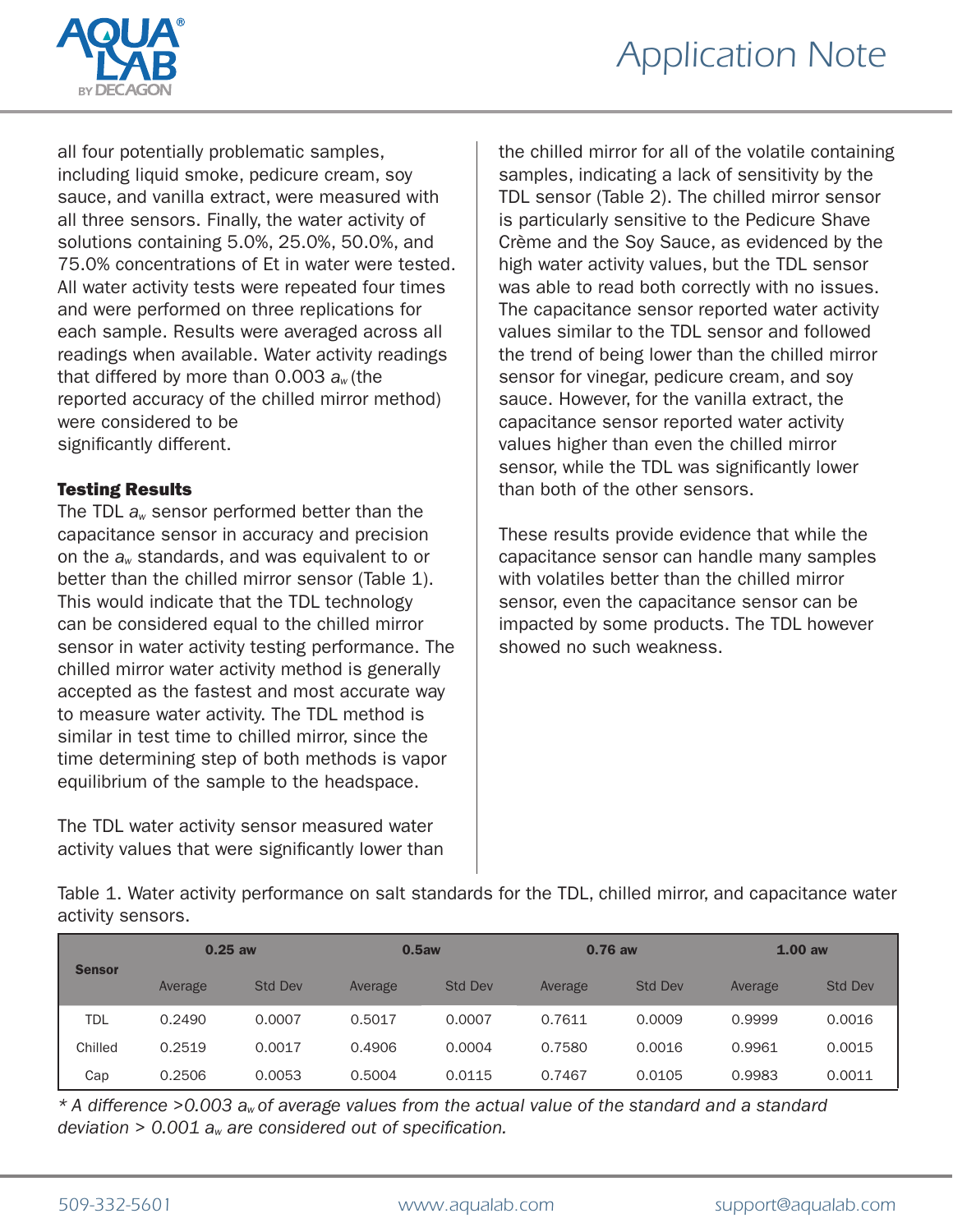

Table 2. Average water activity values\* and standard deviations of volatile containing products as measured using the TDL, capacitance, and chilled mirror sensors.

| <b>Sensor</b> | <b>Vinegar</b> |                | <b>Pedicure Cream</b> |                | <b>Soy Sauce</b> |                | <b>Vanilla Extract</b> |                |
|---------------|----------------|----------------|-----------------------|----------------|------------------|----------------|------------------------|----------------|
|               | Average        | <b>Std Dev</b> | Average               | <b>Std Dev</b> | Average          | <b>Std Dev</b> | Average                | <b>Std Dev</b> |
| <b>TDL</b>    | 0.9576c        | 0.0010         | 0.1002c               | 0.0084         | 0.8268b          | 0.0004         | 0.9764c                | 0.0006         |
| Chilled       | 0.9933a        | 0.0006         | 0.9909a               | 0.0044         | 0.8765a          | 0.0004         | 0.9920b                | 0.0003         |
| Cap           | 0.9641b        | 0.0067         | 0.1220 <sub>b</sub>   | 0.0030         | 0.8378b          | 0.0210         | 0.9985a                | 0.0037         |

*\* Average values in columns followed by the same letter are not significantly different (p<0.05).*

The trend of both the capacitance sensor and the TDL sensor reading lower than the chilled mirror continued for solutions of Ethanol at all concentrations (Table 3). The chilled mirror sensor could not even make measurements of the 50% and 75% ethanol solution, due to an inability to determine an accurate dew point temperature. Even though both the capacitance and TDL sensors recorded lower water activities than chilled mirror at all of the concentrations, the TDL sensor was significantly lower than the capacitance sensor for all of the solutions.

A reference to freezing point data, the only other water activity method not susceptible to the presence of volatiles (but with many other challenges), indicates that the lower TDL water activity values are more accurate for these solutions (Table 3). The values reported for the TDL are not statistically equivalent to the freezing point data, but the trend of being lower than the chilled mirror and capacitance sensor holds true for the freezing point data. Agreement to the freezing point data is made further difficult by the freezing point data being only appropriate for water activity values higher than 0.90 *aw*.

Table 3. Average water activity values\* and standard deviations of solutions containing 4 different concentrations of Ethanol (Et) as measured by the TDL, chilled mirror, and capacitance sensors compared to Freezing Point (Fr Pt) data.

| <b>Sensor</b> | <b>5% Et</b> |                | <b>25% Et</b>       |                | <b>50% Et</b> |                | 75.0% Et |                |
|---------------|--------------|----------------|---------------------|----------------|---------------|----------------|----------|----------------|
|               | Average      | <b>Std Dev</b> | Average             | <b>Std Dev</b> | Average       | <b>Std Dev</b> | Average  | <b>Std Dev</b> |
| Fr Pt         | 0.9712c      | <b>NA</b>      | 0.8724d             | <b>NA</b>      | 0.6723c       | <b>NA</b>      | 0.6118c  | <b>NA</b>      |
| <b>TDL</b>    | 0.9651d      | 0.0010         | 0.8807c             | 0.0006         | 0.8121b       | 0.0002         | 0.6722b  | 0.0004         |
| Chilled       | 0.9959a      | 0.0006         | 0.9967a             | 0.0018         | <b>NA</b>     | <b>NA</b>      | NA       | <b>NA</b>      |
| Cap           | 0.9937a      | 0.0067         | 0.9390 <sub>b</sub> | 0.0044         | 0.8834a       | 0.0025         | 0.7889a  | 0.0018         |

*\* Average values in columns followed by the same letter are not significantly different (p<0.05).*